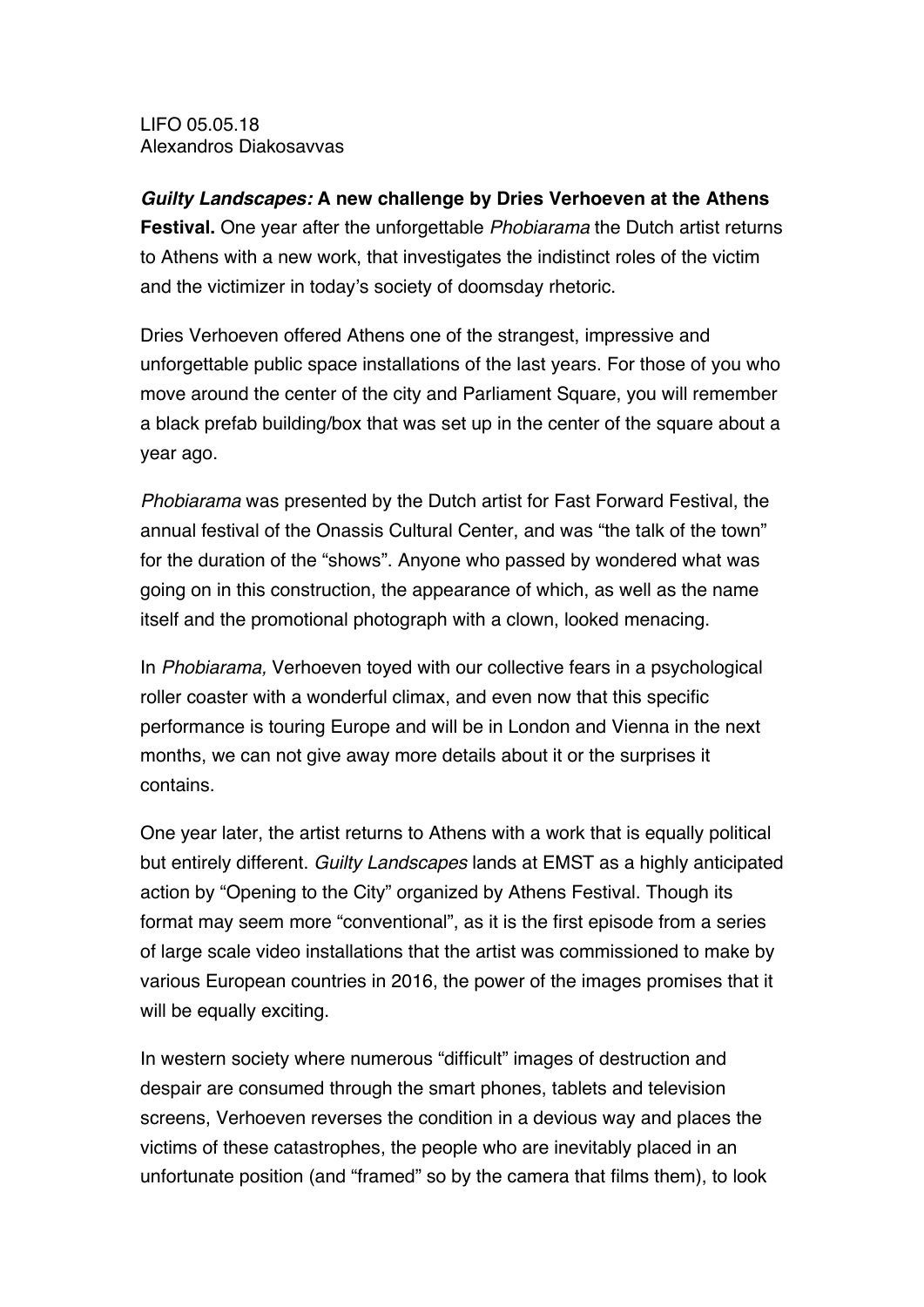back at us.

Is there space for a personal connection between the viewer and he/she who becomes the spectacle? And what if we are the victims and not they?

"Eight years ago I met a 16 year old sex worker on a beach in Sri Lanka, who offered me his services" the artist recalls when I ask him when the idea behind *Guilty Landscapes* began.

"Besides declining his offer, I tried to convince him to change his profession, telling him that prostitution may not be the best way for him to satisfy his need for intimacy. His answer was both revealing and disarming: "I need money for university and I have no problem with prostitution. Who are you, man from the West, who will patronize me?"

"That is when I realized that his identity as a victim was part of the way that I perceived him and not necessarily reality. I never would have spoken that way to a western sex worker."

And if eventually we are guilty of something, what is it? Perhaps our profuse consumption of images without reacting? The sense that we are superior because we are not in their position? Or is it perhaps that we have become desensitized and indifferent to violence?

Verhoeven is not sure if we are the ones who are guilty and he proposes, through this specific installation, that in reality the "landscapes" are guilty, the environments that subconsciously make us feel sorry for the strangers on the other side of the world.

The politics of these images, the artist explains, is that they are contaminated with the suspicion of fear and desperation and he quotes Susan Sontag from *Regarding the Pain of others:* "As long as we feel compassion, we feel like we do not participate in that which causes the pain. Our compassion proclaims our innocence as well as our incompetence"

The works of Dries Verhoeven are usually on the cusp of large-scale installation work and live performance and often offer commentary about the relationship between the audience and the artist, daily life and art.

His work is not elitist and the viewer is implicated in the work as he/she